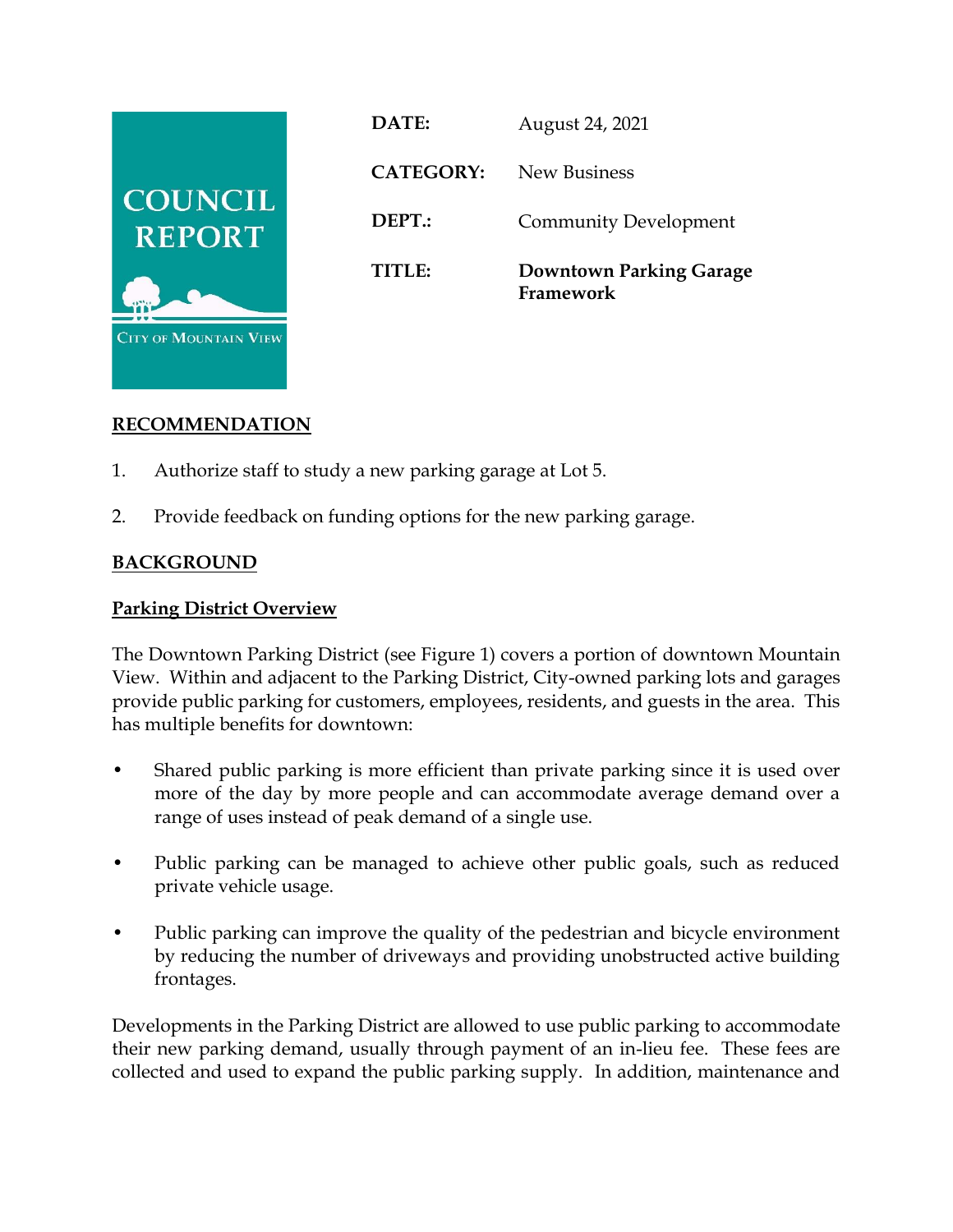operations are supported through property owner annual assessments and permit sales for parking longer than time limits.



**Figure 1: Downtown Parking District**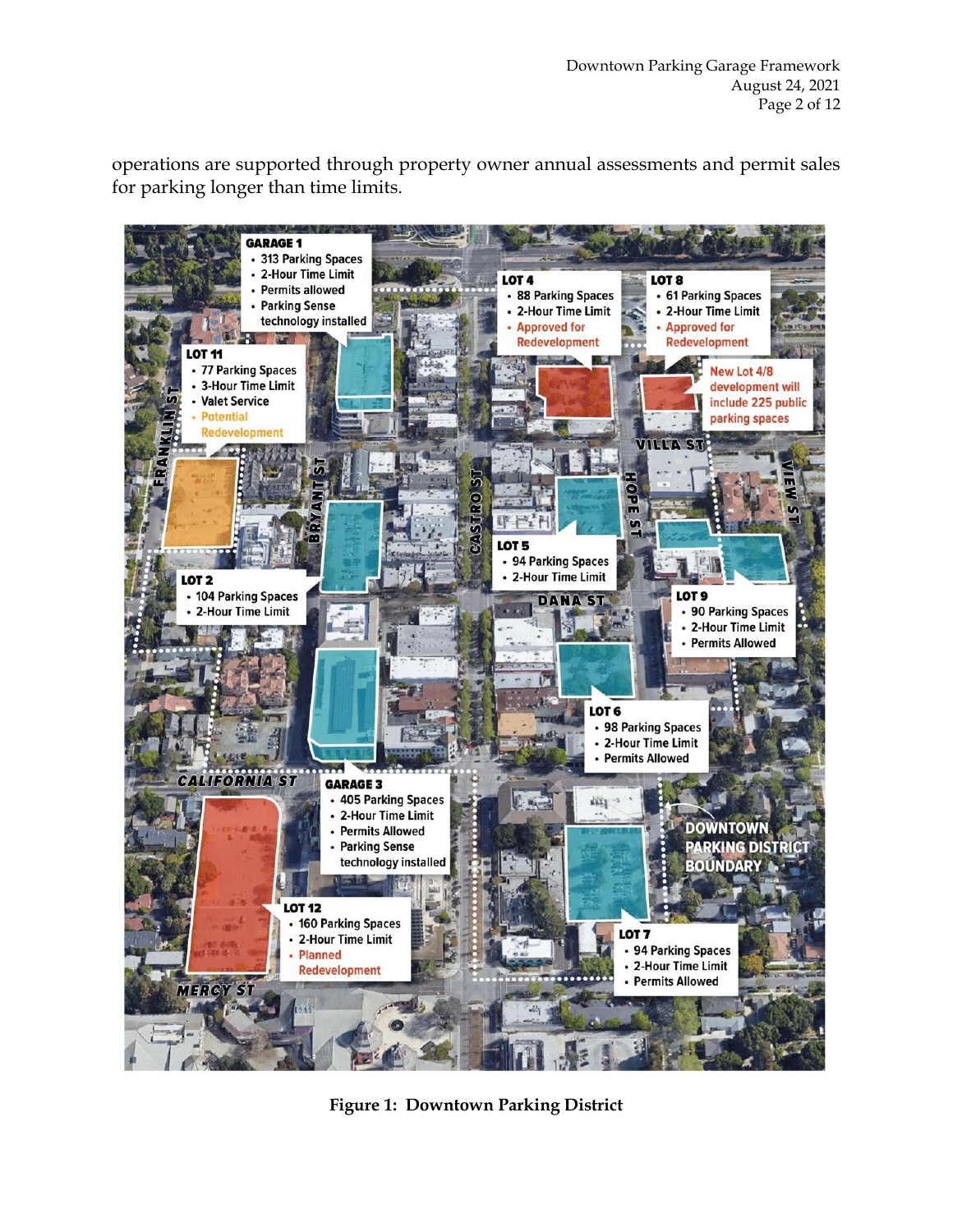## **Downtown Parking Strategy**

In September 2020, the City, with the support of Nelson\Nygaard, kicked off the Downtown Parking Strategy (Parking Strategy), a roughly one-year project to comprehensively analyze the opportunities, constraints, and best practices for managing, creating, and regulating downtown parking. The strategy is based upon four primary goals previously identified at a City Council Study Session on the Downtown Parking Strategy (Attachment 1 to the Council report–October 15, 2019 Council Study Session [Memo\)](https://mountainview.legistar.com/LegislationDetail.aspx?ID=4164185&GUID=914CDD41-C023-4F47-818E-49318579AABE&Options=&Search=).



**Figure 2: Downtown Parking Strategy Goals**

On May 11, 2021, the City Council held a Study Session to review existing conditions analysis, draft Guiding Principles, and a solutions framework for the Downtown Parking Strategy (Attachment 2 to the Council report―[May 11, 2021 Council Study Session](https://mountainview.legistar.com/LegislationDetail.aspx?ID=4939565&GUID=AD9BA2A5-4E13-462F-B616-B6BB6FEF4827&Options=&Search=)  [Memo\)](https://mountainview.legistar.com/LegislationDetail.aspx?ID=4939565&GUID=AD9BA2A5-4E13-462F-B616-B6BB6FEF4827&Options=&Search=). The draft Guiding Principles are summarized as follows:

- 1. A comprehensive package of strategies and solutions is needed to address the full range of parking demands.
- 2. There is a shared vision to support a vibrant, thriving downtown.
- 3. Parking and driving come at a cost to the community.
- 4. Transportation Demand Management (TDM) and sustainability should be aligned with downtown parking needs and priorities.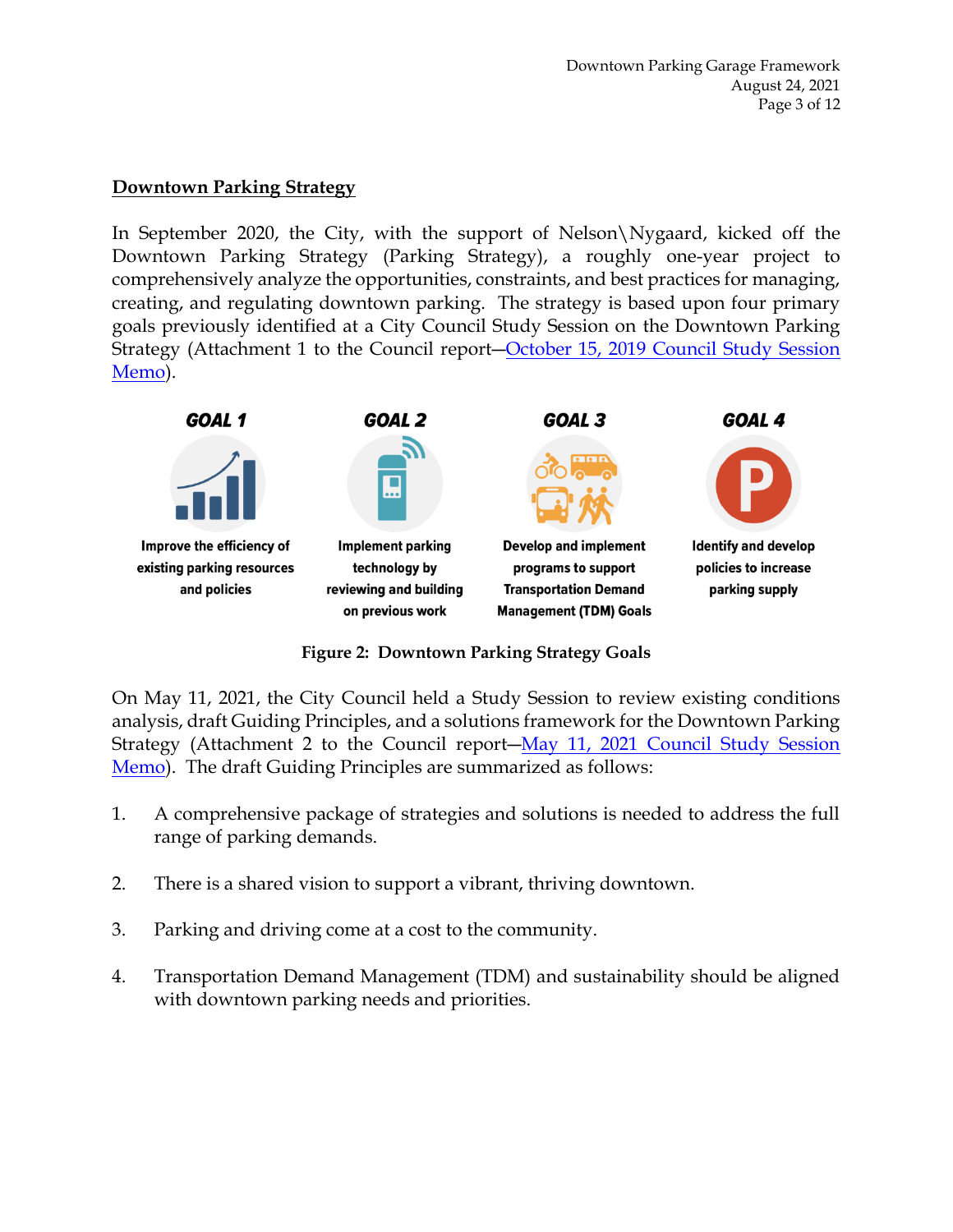- 5. Managing the existing public parking supply is the best way to support parking demands in the downtown core.
- 6. Parking strategies and solutions will need to be flexible and broad.

Council supported the draft Guiding Principles and solutions framework presented in the Study Session memorandum and provided additional direction regarding a range of topics, such as bicycle parking, enforcement, the Moffett neighborhood, and others.

In addition to the draft Guiding Principles and solutions framework, Council reviewed a parking shortfall analysis, which is detailed below.

The final Downtown Parking Strategy is anticipated to return to City Council by the end of 2021.

## **ANALYSIS**

### **Parking Shortfall**

At the May 11, 2021 Downtown Parking Study Session, Council reviewed an analysis of existing and future parking shortfalls in the Parking District, shown in Figure 3.

| Scenario                   | <b>Approximate Shortfall in the Parking District</b> |
|----------------------------|------------------------------------------------------|
| Existing                   | 100 to 200 spaces                                    |
| Near-Term $(0-5$ years)    | $400$ to 500 spaces                                  |
| Long-Term $(5-10+)$ years) | $600$ to $700$ spaces                                |

## **Figure 3: Estimated Parking Shortfall in the Parking District**

The following projects under review contribute to the projected shortfall but also represent opportunities to construct net new downtown parking:

- 1. Lots 4 and 8 (The Robert Green Company): The City Council approved a hotel on Parking Lot 4 and an office building on Parking Lot 8. The projects would replace all of the public parking plus an additional 75 net new public parking stalls and would allow off-peak public access to the private office parking as well. The City has committed \$13.5 million in Parking District and Parking In-Lieu funds to help construct this public parking.
- 2. Lot 12 (Alta Housing): In 2019, Council began the RFP/RFQ process for the redevelopment of Lot 12. The process concluded in May 2020 with Council selection of the preferred developer team of Related and Alta Housing (Developer). In the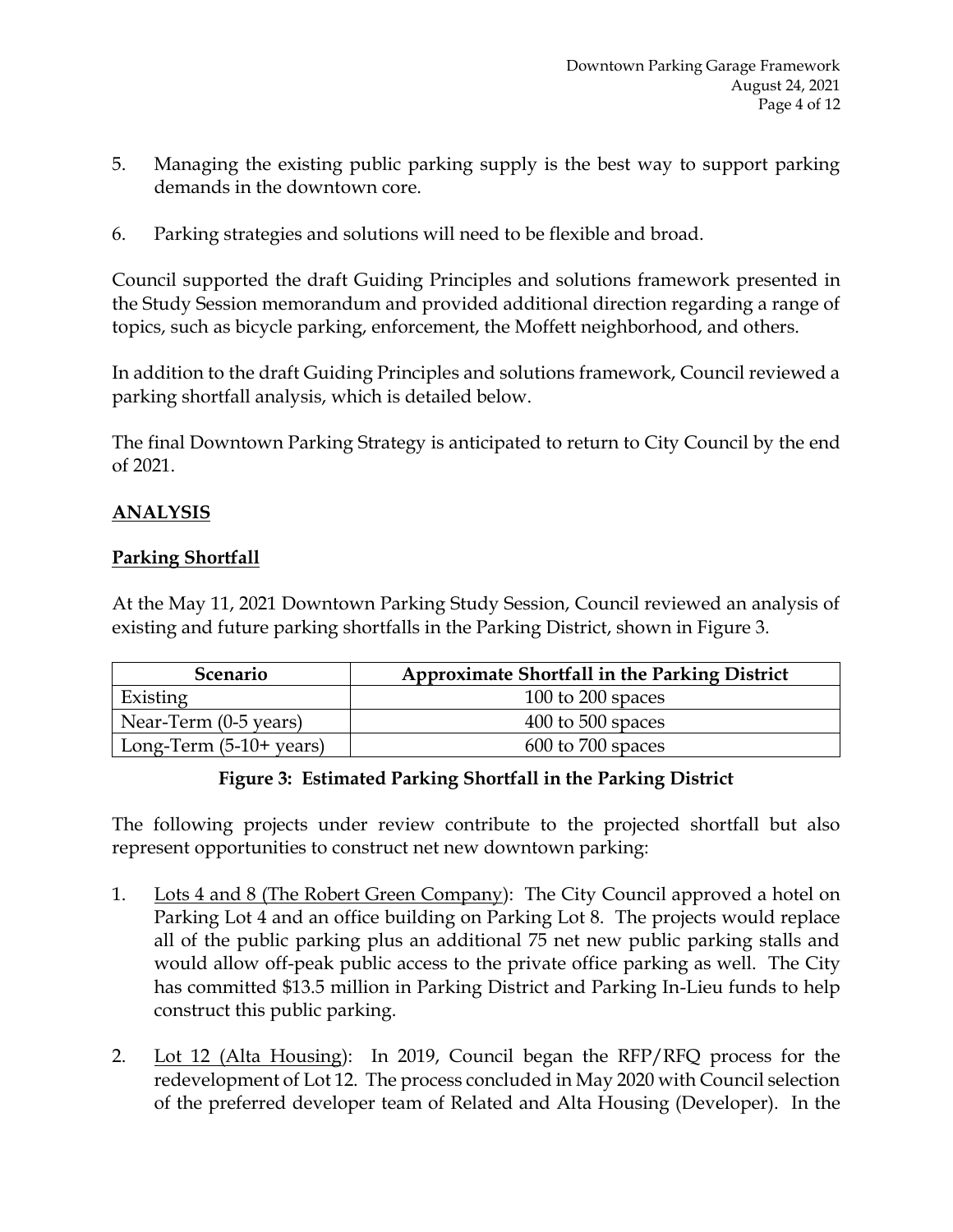RFP submittal, the Developer proposed 120 residential units and approximately 2,200 square feet of commercial space with parking to meet the needs of the project. The project will replace a 160-space public parking lot. Additionally, as was allowed in the RFP, the Developer provided an option to make a \$10.1 million payment to the City instead of replacing the 160 public parking spaces within the project. In an October 2020 Study Session to determine final Lot 12 priorities, Council supported the payment and replacement of the 160 spaces off-site within the downtown area and as part of implementing the Downtown Parking Strategy. A separate item is included in tonight's City Council agenda to authorize the developer to submit their formal planning application.

- 3. 701 West Evelyn Avenue (Marwood): The City Council approved a development project at 701 West Evelyn Avenue (four stories, 28,090 square feet of office space, and 6,841 square feet of ground-floor commercial space) with a requirement for an on-site parking garage, consisting of a mix of 81 public and private underground spaces accessed through the neighboring hotel garage at Lot 4. At the public hearing, the developer expressed interest in working with the City on an alternative parking approach. More information about this project is provided below.
- 4. 705 West Dana Street (Smith Development): The applicants have expressed interest in building a three-story office and retail building with underground parking that satisfies their office parking requirement. An application is expected soon.
- 5. Projects proposing to pay in-lieu fees: These are small projects with sites that cannot feasibly build a parking structure on their site and are proposing to pay in-lieu fees instead:
	- a. 756 California Street (Dental Fabulous): The project proposes a 7,110 square foot, three-story office building with 2,140 square feet of ground-floor retail and 2,340 square feet of medical office. The applicant is requesting to provide an in-lieu payment for the 22 spaces required (approximately \$1.25 million at current fee levels). The project is currently under review.
	- b. 747 Dana Street (Rodrigues & Partners): The project proposes a 7,942 square foot, three-story office building with 1,155 square feet of ground-floor retail. The applicant is requesting to provide an in-lieu payment for the 20 spaces required (approximately \$1.13 million at current fee levels). The project is currently under review.

Based on the typical parking demand for the uses that currently exist in the Parking District, there is a small deficit of about 100 to 200 parking spaces. If no parking is built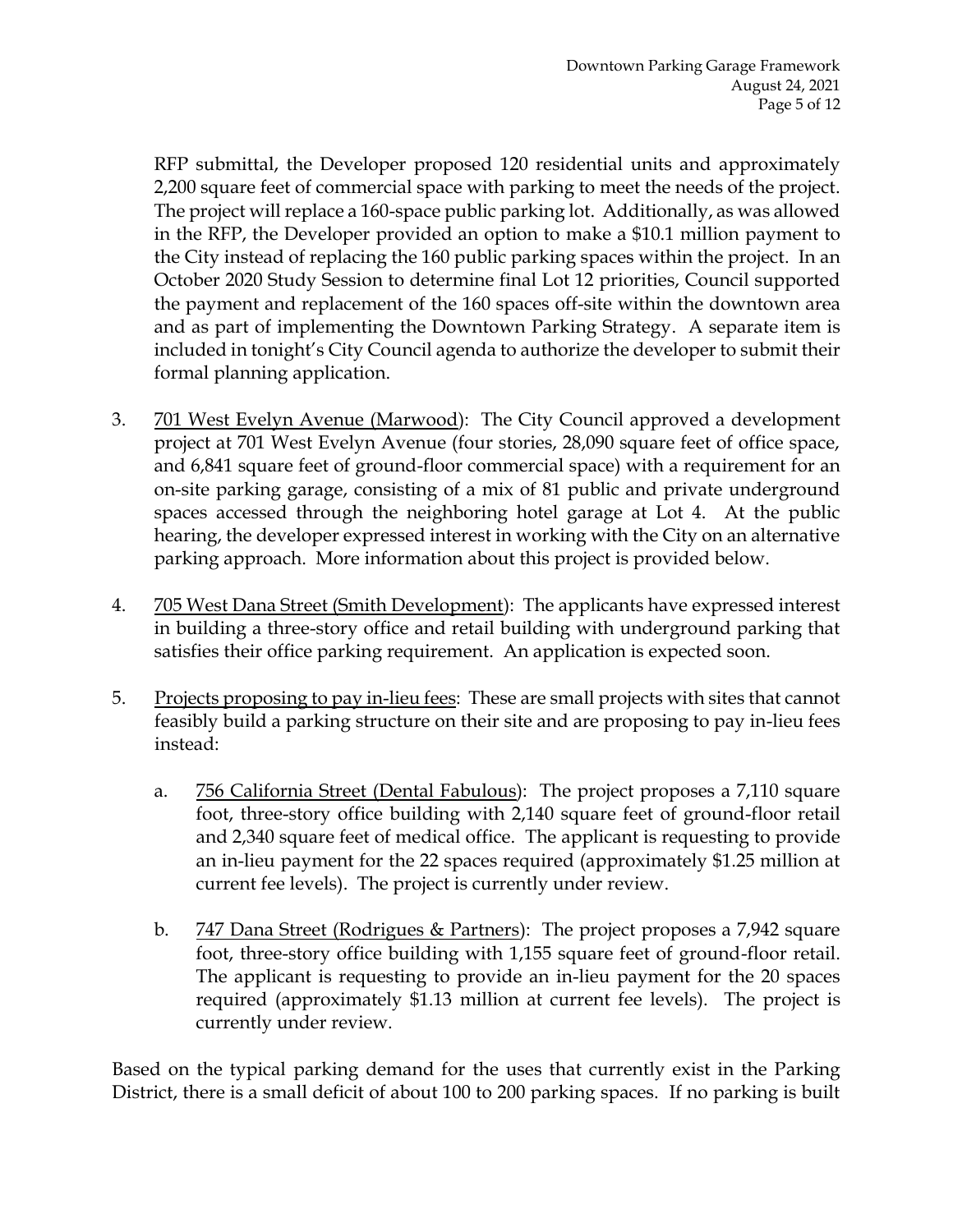and no parking management strategies are implemented, this deficit is projected to increase to 400 to 500 spaces in the near term and 600 to 700 spaces in the long term.

This long-term scenario is conservative in that it includes growth assumptions beyond known opportunity sites, no new parking built, and no management of existing parking demand. It is also manageable through required TDM, better coordination of parking permits, and parking pricing, which will be articulated in the forthcoming Downtown Parking Strategy.

While parking management could address much of this shortfall, the City currently has a unique opportunity to secure private funding sources and partnerships to invest in supply solutions as well. The Lot 12 developer and Marwood, the developer at 701 West Evelyn Avenue, have proposed funding to support the City's downtown parking goals. At the May 11 Study Session, Council indicated a willingness to pursue supply-side solutions to this shortfall due to the window of opportunity provided by these publicprivate partnerships and in-lieu fee payments.

### **New Parking Garage at Lot 5**

While there are other ways to add public parking supply, a new parking garage on an existing public parking lot is the most feasible way to add hundreds of additional spaces. If the City Council is interested in building a new garage, the first step would be to determine its location. Given lot availability in light of anticipated development, proximity to existing garages, and ideal size, potential public parking lots for a new parking garage are Lots 5, 6, and 7. Figure 4 compares these lots based on a range of key factors to identify the best location for a future garage.

| Factor                         | <b>Scoring</b> |
|--------------------------------|----------------|
| Size/Configuration/Efficiency  | $\bullet$      |
| Few Sensitive Surrounding Uses | 6              |
| Access to Demand               |                |
| Distance to Other Garages      |                |
| <b>Existing Heritage Trees</b> |                |

**Figure 4: Comparison of Lots for Garage Location**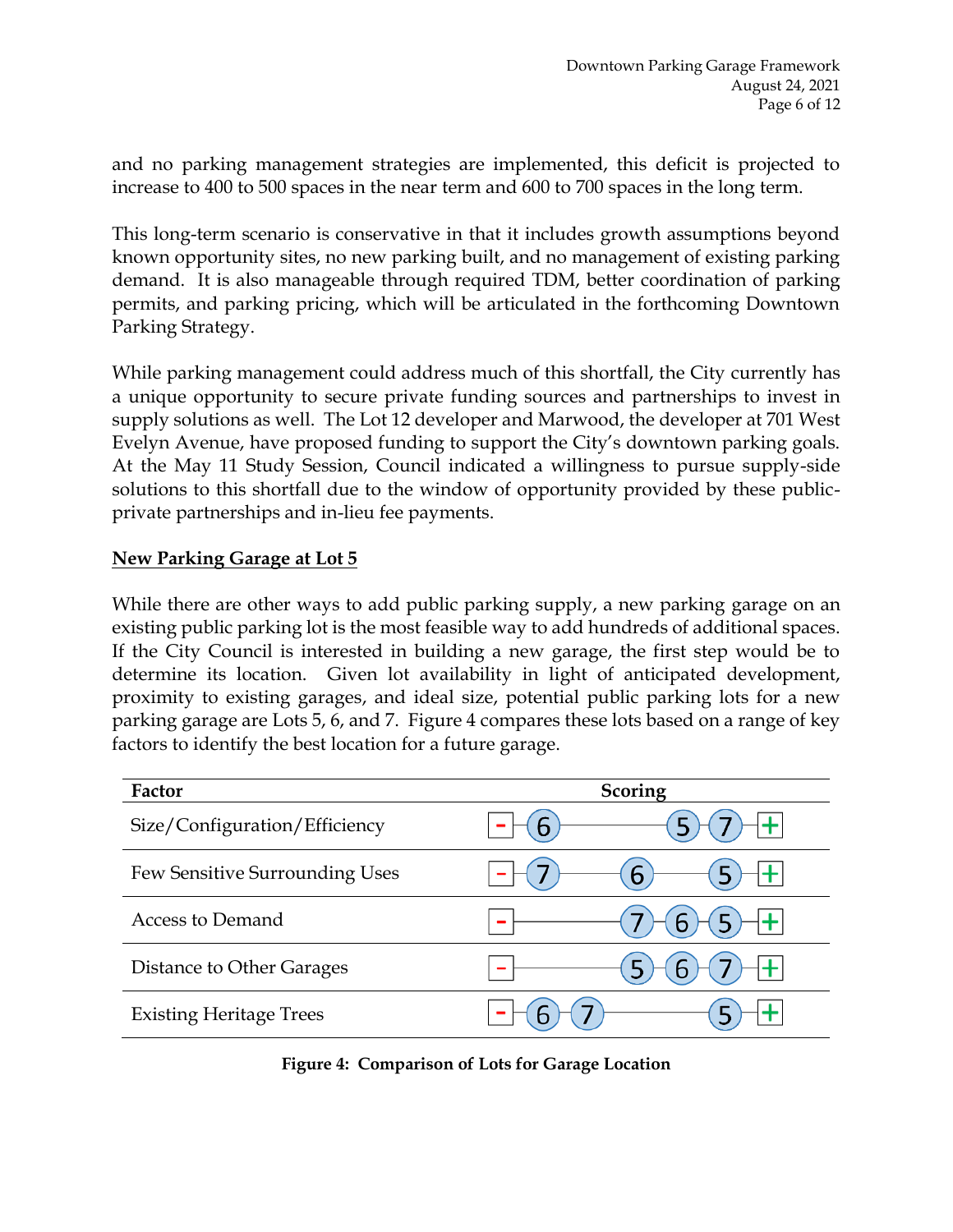Based on the factors above, Lot 5 stands out as the best candidate for a new garage.

- It is a rectangle with enough depth for an efficient two-aisle garage configuration across approximately 225' in length. Only Lot 7 has a larger rectangular area.
- It is surrounded by commercial uses, except for a multi-family development under construction across the street.
- It is centrally located within the District but on the opposite side of Castro Street from the other two garages. It is, however, only one block away from the proposed underground garages at Lots 4 and 8. While Lots 6 and 7 are farther from the other garages, they are less central to the District and have worse access to buildings and uses reliant on the public parking.
- There are no Heritage trees in the middle of the lot which would need to be removed to accommodate the garage, unlike Lot 6 with its many oaks and Lot 7 with its two redwoods.

Based on an initial rough analysis, Lot 5 could accommodate approximately 400 stalls or a net increase of approximately 300 stalls. This analysis assumes a five-level garage with no underground parking and no ground-floor commercial. While there are options for the garage, including the number of parking stalls, underground parking, and a commercial tenant space, there are pros and cons of each. At this time, staff is not recommending these options, based on the cost and limited funding availability, and because the location of the garage would not be conducive to ground-floor commercial uses (see the next section for more information). However, additional options can be studied, if Council so directs.

#### *Staff Recommendation*

A new five-level parking garage, with approximately 400 stalls, should be studied at Lot 5 with no underground parking and no ground-floor commercial.

#### **Funding Partnerships**

Staff currently estimates the garage proposed above to cost approximately \$24 million. The following are potential funding sources, which should cover the cost of the garage, although some sources may not be certain.

1. Two developers have offered a total of \$18.1 million through agreements, which could be used to construct the garage.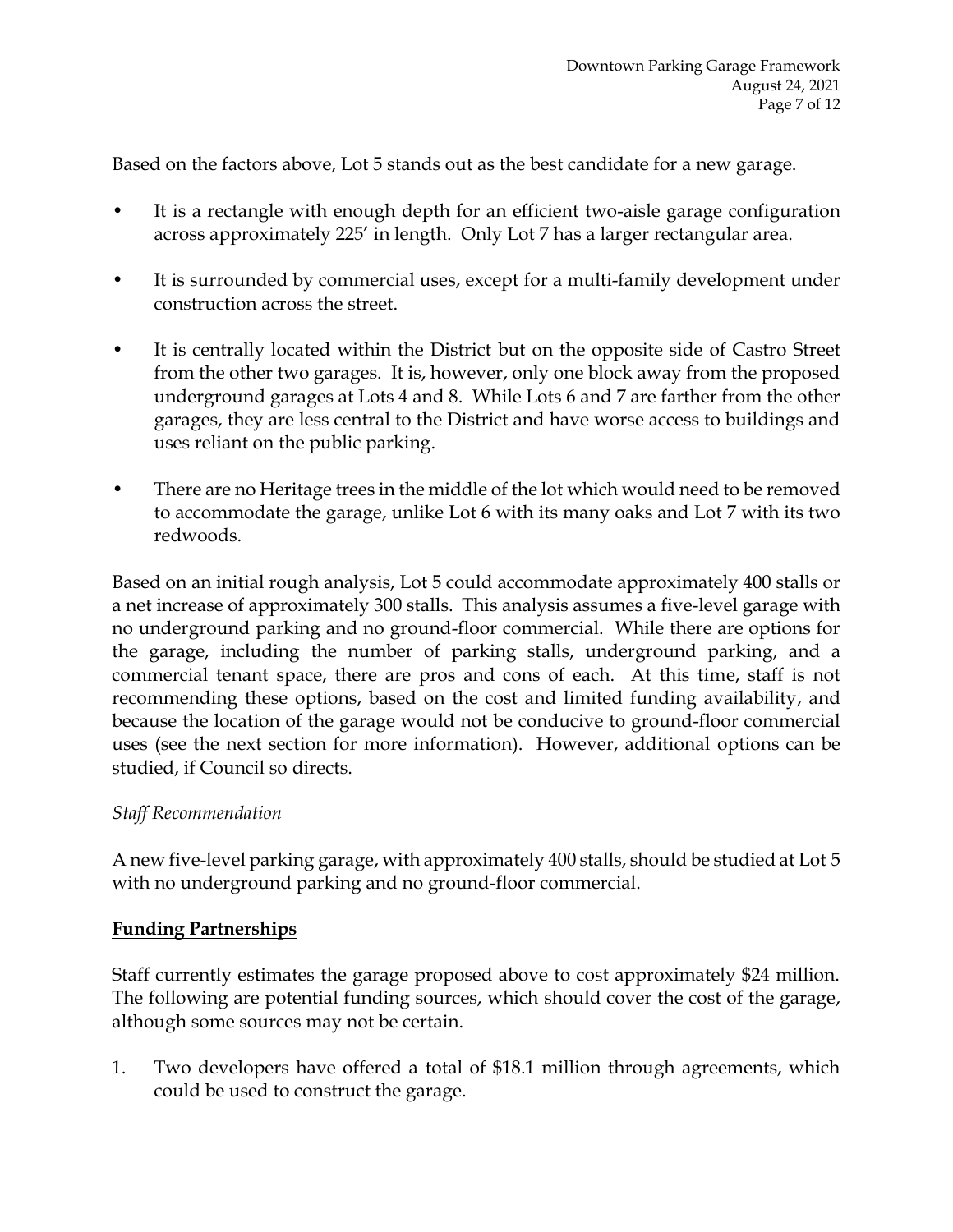- a. As noted above, Council supported the Lot 12 developer's proposal to provide a \$10.1 million up-front payment instead of replacing the existing 160 parking spaces within the project. This key deal term is included in the Lot 12 Lease Disposition, Development, and Loan Agreement (LDDLA). The payment would be made to the City upon the start of construction. These funds could then be used for the construction of a garage at an off-site location.
- b. On November 18, 2019, Council approved a four-story office development at 701-747 West Evelyn Avenue. The project was originally approved with a shared garage with 81 parking spaces under the adjacent hotel project at Lot 4, but that deal is not likely to proceed. At the hearing, the developer, Marwood Assets Management (Marwood), proposed several options for proceeding without the shared garage, with both options involving the construction of an additional parking structure. Marwood offered \$8 million toward that effort―\$100,000 per required parking space. Marwood has submitted an informal application for this revision, which would be effected through a Development Agreement regarding the payment, entitlement duration, and rights to public parking. The details of the agreement have yet to be worked out, and more information will be provided as it is reviewed.
- 2. The City does not currently have any available in-lieu fee funds to spend on a new garage, but there are two under-review projects that could contribute approximately \$2.4 million in such fees as described at the beginning of this report.
- 3. Approximately \$6 million is available in the Downtown Benefit Assessment District Fund, which can be used for new parking. The revenues come from the Parking District assessments, parking permit fees, investment earnings, and property taxes. The funds are used for the ongoing maintenance and operations of the downtown public parking facilities, including the replacement of existing parking spaces and implementation of downtown parking projects. In addition, the Parking District currently has an annual operating surplus of approximately \$1 million, which could fund potential debt payments to fund a new parking garage.
- 4. Finally, in the medium term, the Downtown Parking Strategy may also include additional funding sources to fill this shortfall, including paid parking and permit parking receipts, future in-lieu fee payments, or other strategies.

It is also important to recognize the opportunity costs of this funding. Limited funds are available, and the Downtown Parking Strategy will also include a number of near-term actions necessary to better manage downtown parking. Use of the funds identified above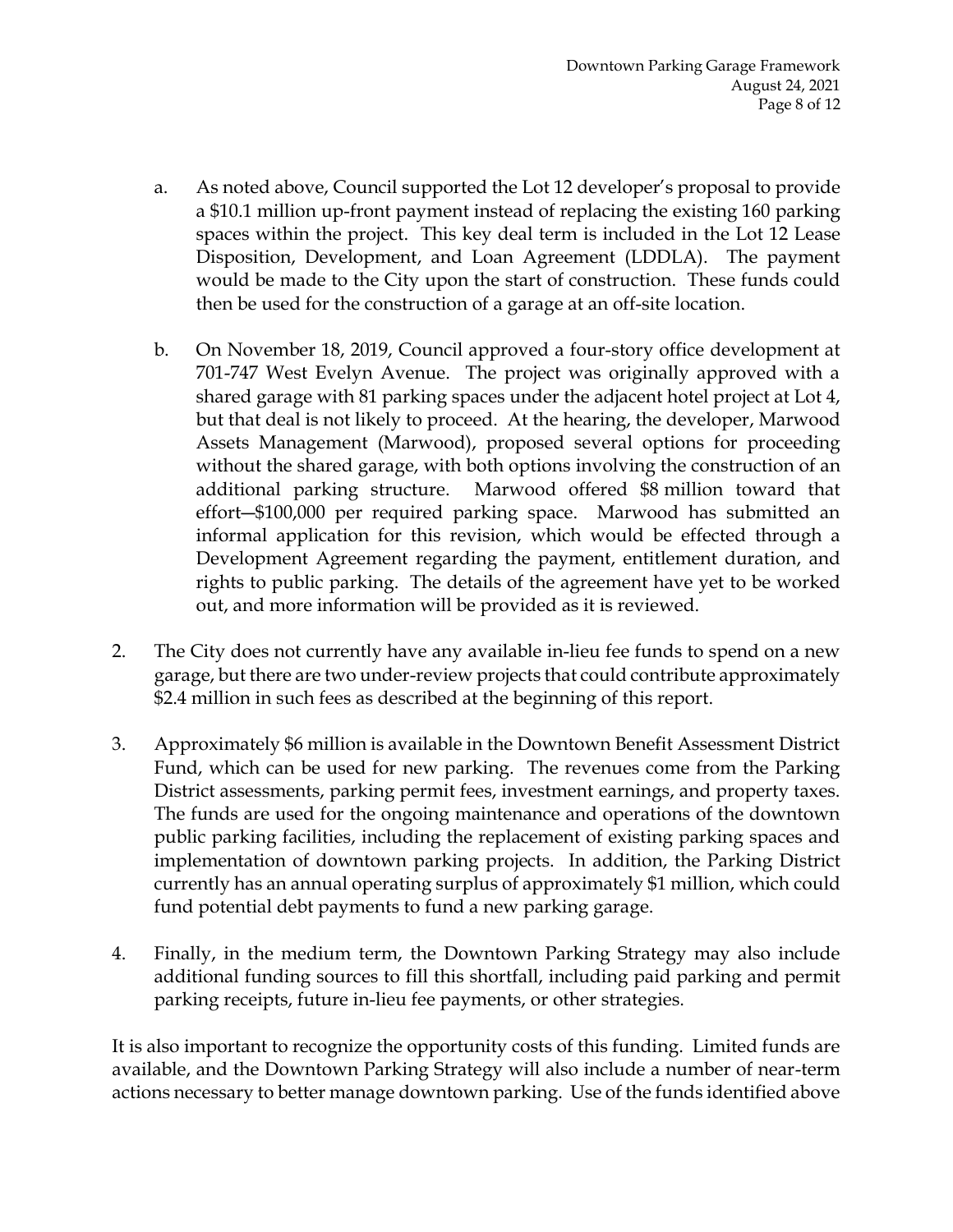for the garage would be at the expense of pursuing other parking management tools and strategies. Staff recommends focusing on the garage due to the identified parking shortfall. In addition, this project is materializing due to unique opportunities available now while other strategy actions may only materialize over time after the strategy is adopted.

Staff recommends limiting the funding partnerships to Marwood and the Lot 12 developer. While other developers may be interested in providing funds or partnerships similar to those identified above, the new garage as outlined above is limited in size. Considering the replacement of Lot 12 and Lot 5 parking, the net new capacity of the garage is likely to be only about 140 spaces, from which the demand of new development would need to be subtracted to ensure additional peak-parking supply.

Marwood's approved project included 81 stalls (including 25 public parking spaces), while the demand of the office projects paying the in-lieu fee is up to about 35 stalls (based on an estimated parking demand of 350 square feet per stall), leaving an effective net increase of approximately 25 stalls. Though the garage could be designed larger, a taller garage or underground parking would be more expensive than the partnerships would cover. In order to ensure a net increase in spaces considering the demand of new development, staff recommends limiting the public-private partnerships to those identified in this report.

Alternatively, Council could authorize staff to solicit other proposals similar to Marwood's (in addition to Marwood's). If Council is interested, it is recommended that these proposals be limited to a parking demand of no more than approximately 25 stalls, which would generate approximately \$2.5 million in funding partnerships, thus reducing the need for the garage to utilize Downtown Parking Strategy funds and making those funds available for other strategies.

## *Staff Recommendation*

Utilize partnerships with Marwood and the Lot 12 developer, in-lieu fees, and Downtown Benefit Assessment District funds to fund the new garage. In addition, staff will prepare a detailed funding strategy, which could also study use of future in-lieu fees or long-term debt paid from Parking District revenues.

## **Timing and Next Steps**

If directed, the Public Works Department will start identifying staffing capacity to begin a detailed study of a new garage at Lot 5, including design, costs, and funding mechanisms. It will likely take at least six months to have staff available for this project.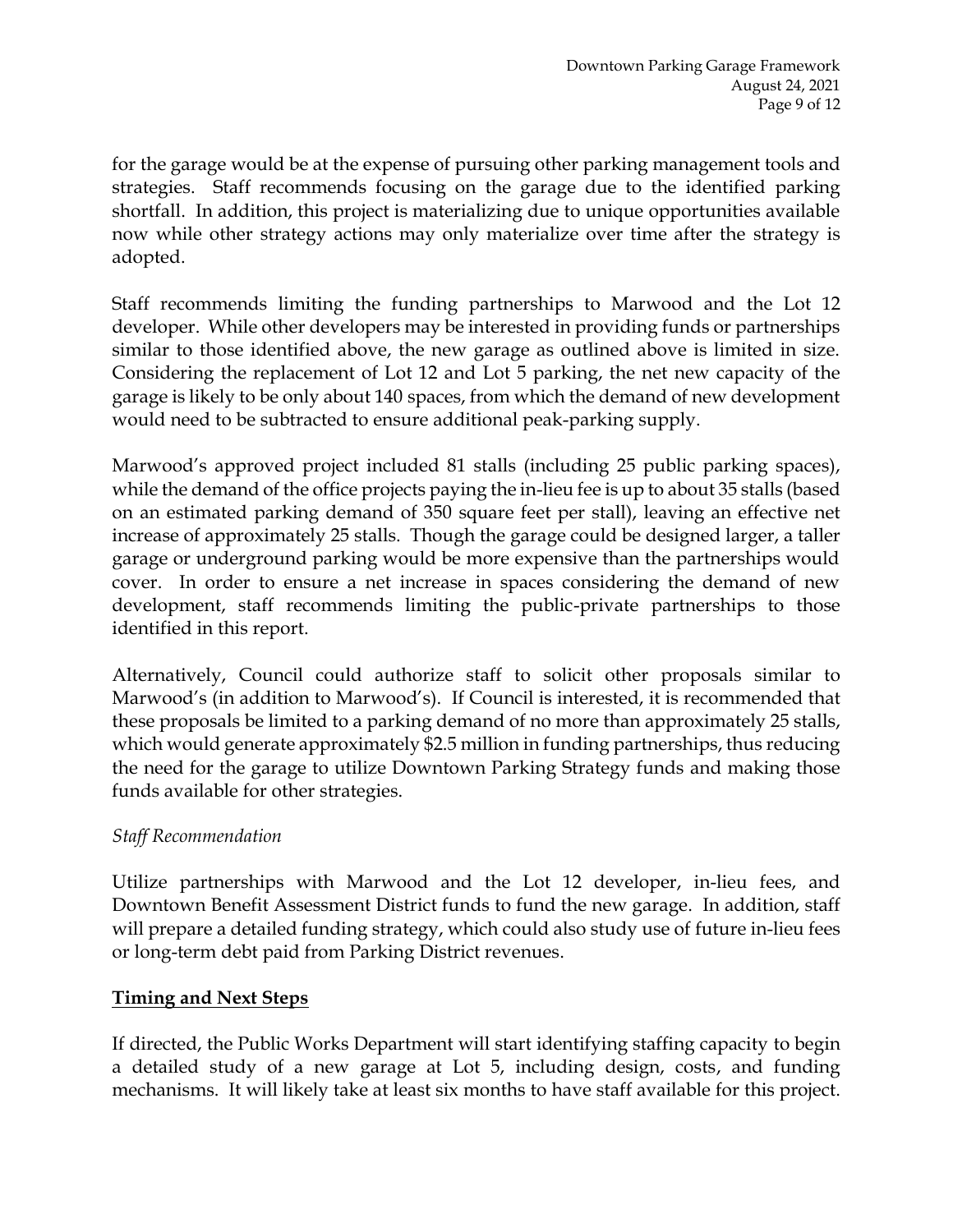Once a Capital Improvement Program (CIP) project is approved and the design process begins, staff will bring back detailed design, cost, and funding alternatives for future Council consideration.

The City will need funding to begin the design process. While \$6 million from the Downtown Benefit Assessment District is currently available, the City may not wish to spend all of these funds on the parking garage in order to preserve funding to implement other parking management tools and strategies. Staff estimates that approximately \$3 million from the Assessment District fund would be enough to allow the design to proceed until other funding is available. The remaining funding needed to complete design (up to \$1.8 million) could come from the Lot 12 funds, expected to be available in late 2022 or early 2023. Alternatively, the City could negotiate with Marwood for Marwood to provide the funding for the design of the parking structure (\$4.8 million) as soon as possible after the approval of their revised project and Development Agreement, which could be as early as 2022. This may delay the start of design by a few months but would save the commitment of Assessment District funds until the construction phase of the parking structure to be used only as needed to cover any funding shortfalls.

If directed, staff will continue to work with Marwood and the Lot 12 developer to finalize agreements to fund the garage. Council is reviewing the Lot 12 developer's proposed request to submit a development application for their project at tonight's meeting, and construction is expected to start in early 2023. Marwood's informal application for a modification to their approved project is under review, and a Council action on the modified project (along with partnership terms) is expected in the next six months.

Ultimately, improvement of downtown parking facilities should be timed to maximize available supply at any one time and minimize disruption in light of anticipated development. Downtown developments that may affect parking are expected in the following timeline:

- Lots 4 and 8 will be under construction with The Robert Green Company's hotel and office building until early 2024 (at the latest).
- Lot 12 is currently anticipated to begin construction in early 2023 (pending attainment of the City's entitlement and building permit approvals and the Developer's successful application and receipt of various external funding sources), and the Lot 12 developer will pay the City \$10.1 million at that time.
- New office developments, such as those at 747 Dana Street and 756 California Street, may start construction and pay their in-lieu fees before early 2023. They would likely complete construction in approximately 2024.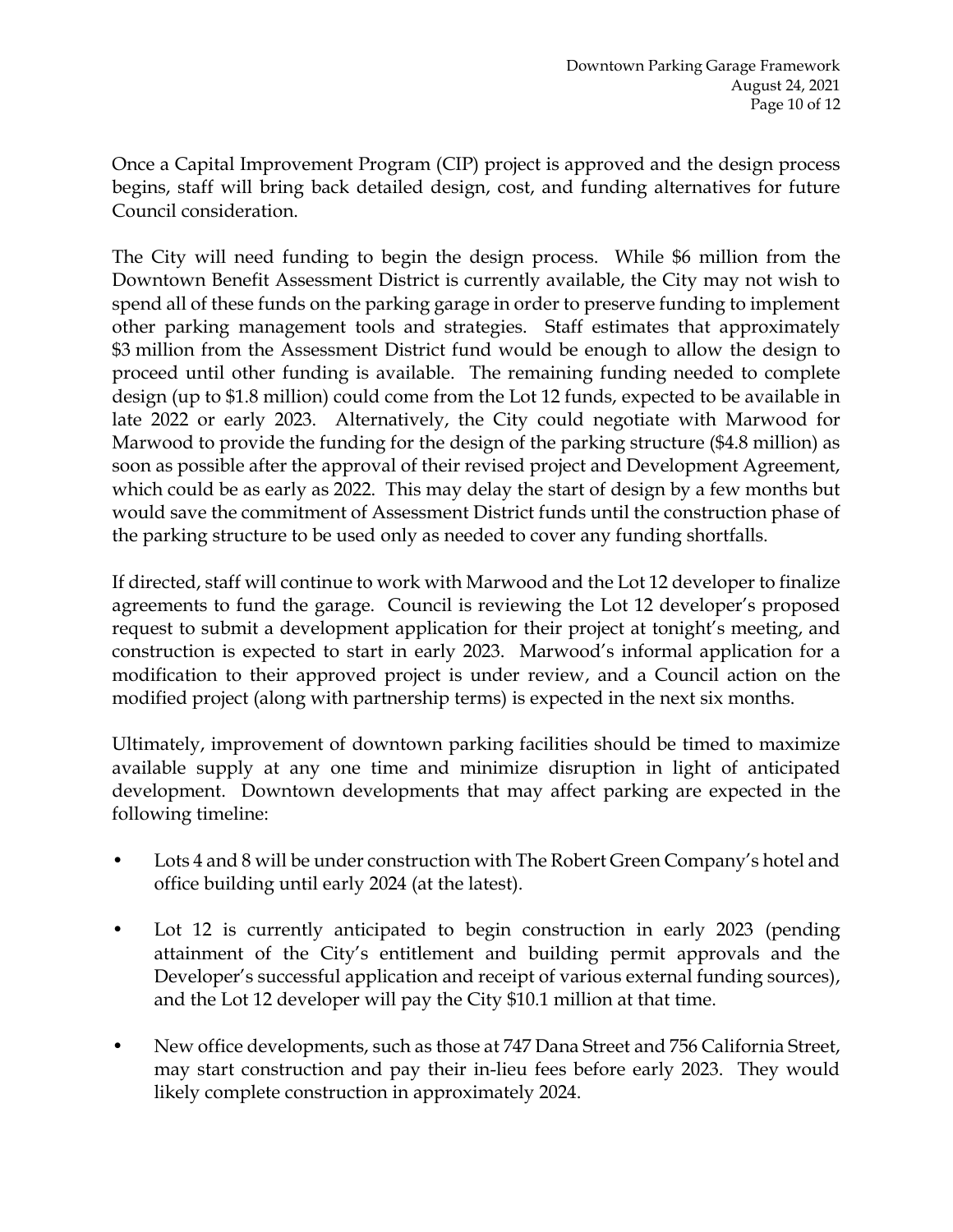• Marwood has proposed as part of their partnership on a garage to start construction of their 701 West Evelyn Avenue office building at the same time as the parking garage or five years after entitlement, whichever comes first. This means they would likely start construction in 2027, at the latest, and they would be complete one to two years later.

If design proceeds quickly, the City could be ready to build before Lots 4 and 8 are complete, though construction of the new garage should not start until after Lots 4 and 8 are complete to minimize disruption. The total development timeline for the garage is expected to be about four years (two to three years for design and one to two years for construction). This means the garage could be complete by 2026.

# **FISCAL IMPACT**

A parking structure at Lot 5 is expected to cost approximately \$24 million, which could be covered through a mix of developer partnership opportunities, anticipated near-term in-lieu fees, and the Downtown Benefit Assessment District Fund. However, the developer funds may have uncertain timing that could result in project delays or the need for additional funds. Alternatively, the City could pursue additional partnerships with developers to fill this shortfall. Staff will also prepare a detailed funding strategy, which could also study use of future in-lieu fees or long-term debt paid from Parking District revenues.

## **CONCLUSION**

Staff recommends that Lot 5 should be the location for a new five-story parking garage with approximately 400 spaces, and no underground parking or commercial uses on the ground floor should be included. In addition, staff recommends that the City utilize partnerships with Marwood and the Lot 12 developer, in-lieu fees, and Downtown Benefit Assessment District funds to fund the new garage. In addition, staff will prepare a detailed funding strategy, which could also study use of future in-lieu fees or long-term debt paid from Parking District revenues.

## **ALTERNATIVES**

1. Do not study a new garage and focus more effort and funding on other supply-side solutions, such as negotiations for public access to private lots, or focus more effort and funding on demand-side options, such as increasing TDM measures and coordination with the MVTMA.